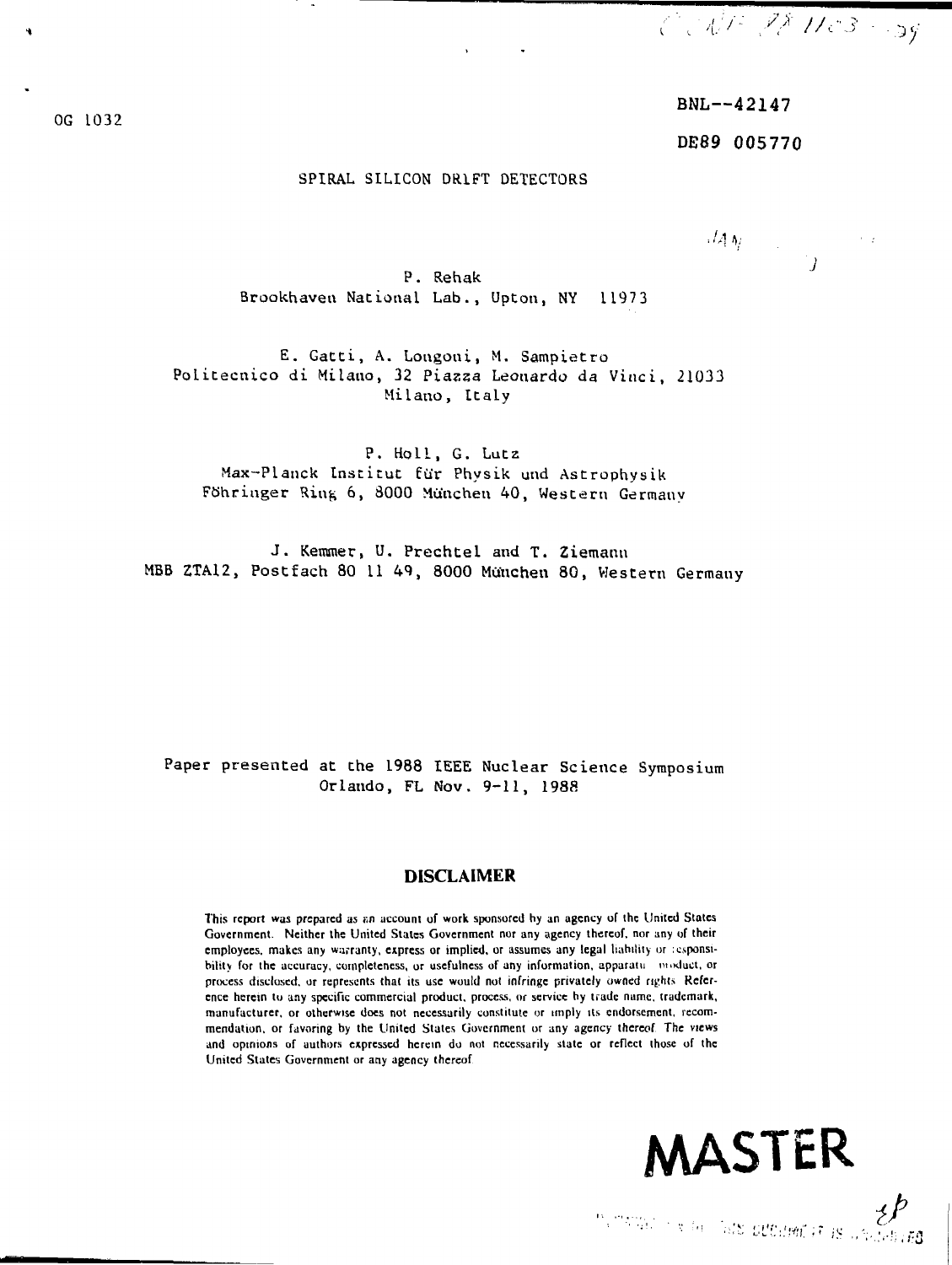# SPIRAL SILICON DRIFT DETECTORS.

**P. Rehok**

**Brookhaven Nat. Lab., Upton, NY 11973.**

**E. Gutti, A. Longoni, M. Sampietro Politecnico ili Milnno, 32 Piazza Leonardo da Vinci, 20133 Milano, Italy\*.**

**P. HQU" , G. Lutas**

**Max-Planck-tnstitut fur Physik und Astrophysik** Föhringer Ring 6, 8000 München 40, Western Germany.

**J. Kemmer, U. Prechtel and T. Ziemann** *MBB* **ZTA12, Pnstfach 80 U 49, 8000 Munchea 80, Western Gennany.**

#### **ABSTRACT**

An advanced large area silicon photodiode (and X-ray detector), called Spiral Drift Detector, was de**signed, produced and tested. The Spiral Detector belongs to the family of silicon drift detectors and ia an improvement of the well known Cylindrical Drift Detector. In both detectors, signal electrons created in silicon by fast charged particles ur photons arc drifting toward a practically point-like collection anode.** The capacitance of the anode is therefore kept at the minimum  $(0.1pF)$ . The concentric rings of the **cylindrical detector are replaced by a continuous spiral in the new detector. The spiral geometry detector design leads to a decrease of the detector leakage current. In the spiral detector all electrons generated at the sihcon-silicon oxide interface are collected on a guud sink rather than contributing to the detector leakage current. The decrease of the leakage current reduces the parallel noise of the detector. This decrease of the leakage current and the very small capacitance of the detector anode with a capacitively matched preamplifier may improve the energy resolution of Spiral Drift Detectors operating at room temperature down to about 50 electrons cms. This resolution is in the range attainable at present only by cooled semiconductor detectors.**

**drift detectors introduced by the authors several years ago<sup>1</sup>** signal electrons parallel to the large detector surfaces toward transport is a very low anode capacitance (a typical value for large **area cylindrical detectors is about 60/F) and the independence of ihe capacitance on the detector size. A very small value of the** detector capacitance decreases the series noise of the preamplifier **and improves the total noise performance of the detector-readout system. The Silicon Drift Detectors achieved a remarkably good noise performance and position resolution 2 .**

**Silicon Drift Detectors are realized un** *vtr* **.ers where a large** majority of the detector surface on both sides is covered by rec-<br>diffusion currents only. tifying junctions. The junctions are held at different potentials to provide a drift field to transport signal  $\leq$  trons. The re-

**1. Introduction. by thermally grown** *SiOj.* **A thermally grown oxide layer al- • ways contains fixed positive charges. In equilibrium the positive The Spiral Drift Detector belongs to the family of silicon charges in the oxide are compensated by mobile electrons in the**  $\sin$  silicom forming an accumulation layer at the  $Si - SiO<sub>2</sub>$  interface. **common feature of Silicon Drift Detectors is the transport of when the detector bias voltages are applied, electrons are driven** away from at least part of the interface accumulation layer. An **a very small area anode. The direct consequence of this carrier interface depleted of accumulated electrons generates a relatively 3 .**

> *I'lus paper presents a new design, called the Spiral Dri* **Detector, where electrons generated on the interface do notice** contribute to the detector leakage current. The spiral detector  **coUects \*" ^cctrons generated at the Si -** *SiOj* **interface on one o r severa l ^ a r d Bmks - Th e tota l lenfcllBe current collected on the** detector anode is thus the sum of bulk generation and junction

There is one more problem connected with regions covered by to provide a drift field to transport signal cintums. The re-<br>maining surface areas between rectifying junctions are covered interface modify the electric field in silicon close to the interface. interface modify the electric field in silicon close to the interface.

This manuscript has been authored under contract number DE-AC02-76CII00016 with the U.S. Department of Energy. Accordingly, the U.S. Goverament retains a non-exclusive, royalty-free license to publish or reproduce the published form of this contribution, or allow others to do so, for U.S. Government<br>purposes. **retain\* a non-exclusive, royally-dee license to publish oi reproduce the published form of this contribution, or allow others to do so, for U.S. Government**

**<sup>&#</sup>x27; This research is also supported by the Italian 1NFN and CNR.**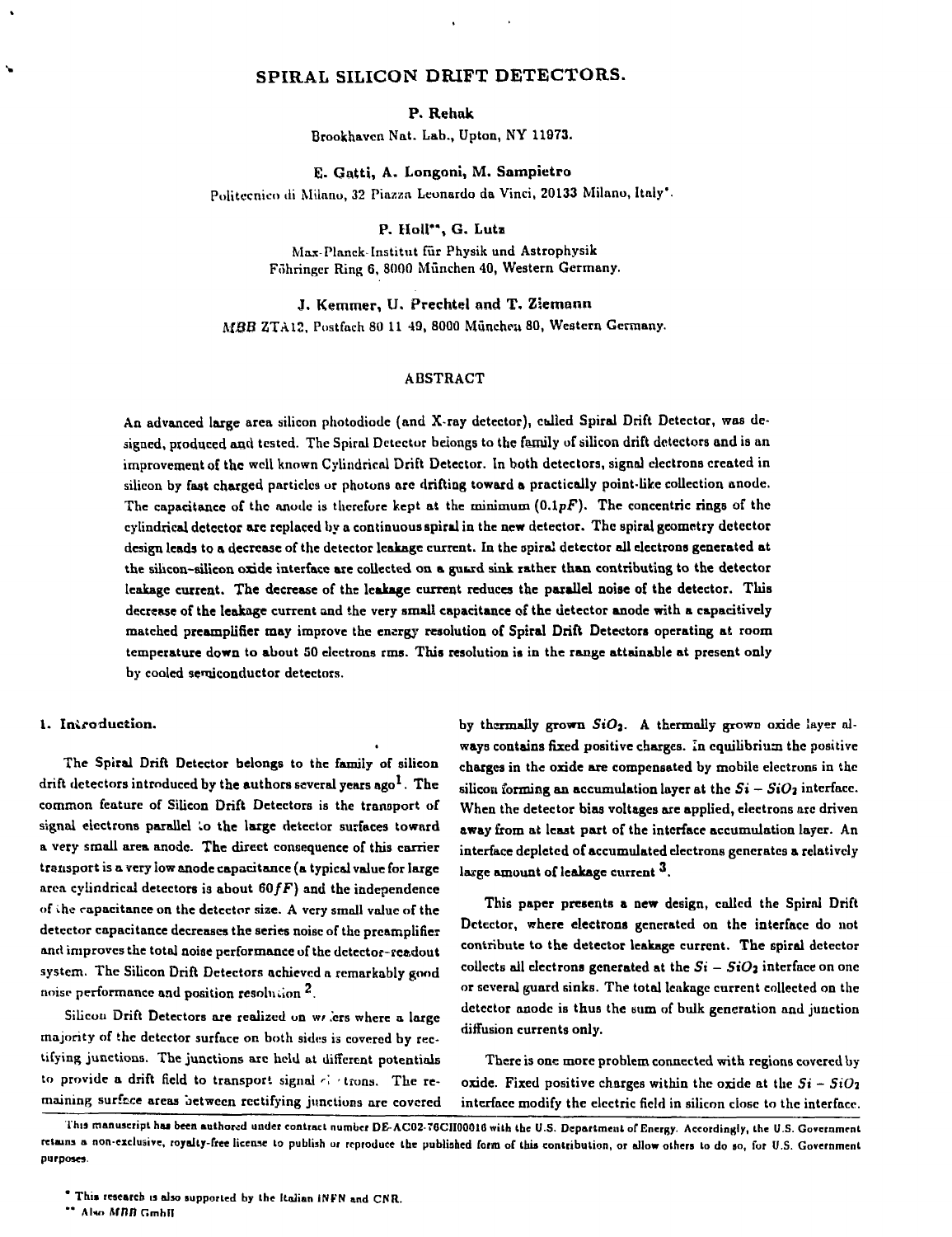The resulting electric field has a tendency to move signal electrons created in silicon close to the interface toward the interface rather than into the bulk and toward the detector an. de (see  $Fig$  (1). We see that a narrow layer of silicon under the  $5i - 5iO_2$  interface is insensitive. This loss of a small part of the sensitive silicon volume (about 0.2%) has little importance fur the charged particle or X-ray detections. Fur the detection of visible light, however, the sensitivity of the silicon surface is very important. The light is absorbed within a few microns and areas covered with oxide are practically light insensitive. The light sensitive side of the photodiode version of the detector should not have any area covered with oxide. Thus the light incident side of the detector, called p-side, has to be a continuous reverse biased rectifying junction held at a constant potential.



**Fig.** 1.1: Minus potential within the drift detector in a cross section close to the large detector surface. The x-coordinate measures the depth within the detector,  $x = 0$  is the surface. The  $5i - SiO<sub>2</sub>$  interface is located between two rectifying junctions  $23 \le y \le 37$  and at  $x = 0$ . Positive charges in the oxide beud the energy levels. Electrons generated at or very close to the surface are moving toward the interface.

The requirement of an equipotcntial on one side of the detector complicates the realization of the detector drift field. The "classical" drift detector of Ref. *I* has the same potentials applied from both sides of the wafer leading to a minimum potential energy for electrons in the middle of the wafer (Fig. 3 of Rcf. 1). For a photosensitive application the potential con be varied on one side only (called n-side). Moreover, there are limits to the maximum voltage difference which can be applied along the n-side. The difference of potentials between p-side and any potential of p-implant at the n-side must be smaller than the depletion voltage across the thickness of the wafer to prevent large currents flowing in the teach-through condition. We see that the maximum voltage applied along the drift direction on the  $n$ -side is twice the depletion voltage.

There are many different ways to distribute this maximal drift voltage along the n-sidc. In Section 2 the optimum distribution of the potential on the n-side is derived. The transport of signal electrons within the bulk of the detector is studied and the distribution is obtained from the minimization of electron drift time.

Section 3 describes the design of the Spiral Drift Detector where all surface considerations are taken into account. Sink anodes are designed in a way to collect practically all leakage current generated at the  $Si - SiO<sub>2</sub>$  interface.

Section 4 presents some preliminary test results. Detectors were produced only recently and tests are still in progress.

#### 2. Drift **Field of Spiral Detector.**

The "classical" drift detector of Ref. 1 has the same potentials applied on both sides of the wafer leading to a minimum potential energy for electrons in the middle of the wafer where electrons are transported (Fig. 3 of Ref. 1). The parabolic shape of the valley is due to the fixed positive charges of the ionized donors in the silicon bulk. The parabolic potential retains electrons in the middle of the detector. The transport of electrons toward the anode is due to a drift field which is superposed onto the retaining field. Both fields arc to a high degree independent since the superposition of these **two** fields is a consequence of the linearity of the field equations. To realize the drift field in this straight forward way, potentials on both sides of the detector must change. The price to pay for an equipotential surface on the p-side of the detector is the loss of the independence of the drift field from the field due to the ionized donors.

Fig. 2.1 shows a realization of a drift field in the case where one side of the detector is held at a constant potential (suggested by F. Goulding from LBL). The computer simulation shows the negative potential within the detector about 3 mm from the anode. Changes of the potential along the n-sidc arc sufficient to produce a drift field at the bottom of the valley. Electrons drift toward smaller values of *y,* that is, toward the center. At the same time the bottom of the valley moves closer to the n-side.

There **are** limits to how much one can vary the potential along the n-side of the detector. Without any loss of generality, let us define the anode potential us being 0 V. Close to the anode on the n-side, there is a  $p^+$  structure roughly at the anode potential. The maximal negative potential  $\Psi$  on the  $p$ -side corresponds to the depletion voltage across the detector. The minimum of the potential energy of electrons (bottom of the valley) is located very close to the *n*-side. Any increase of the negative potential  $\Psi$  on the p-side would lead to a reach-through condition with a large current flowing between  $p^+$  implants at both sides. Physically the reach-through condition means **that** the potential barrier for holes in the  $p^+$  implant at the n-side has lowered and there are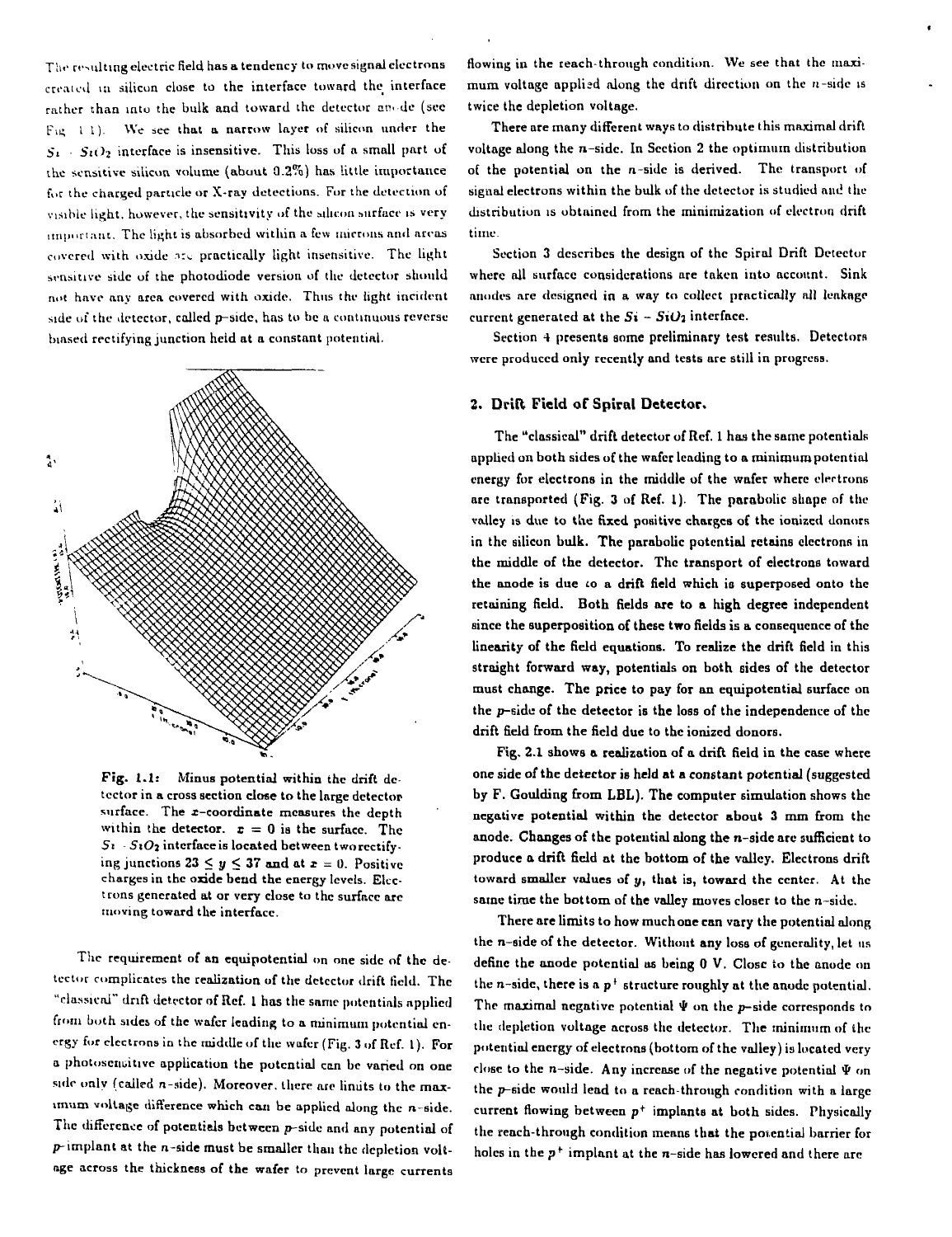**mar;, holes leaving the p" implant at the n-side and drifting** towards the *p*-side



**Fig. 2.1: Minus potential within the spiral detector in a cross section about 3 rum from** the anode. The *x*-coordinate measure the depth within the detector,  $x = 0$  is the *n*-side;  $x = 400$ is the  $\rho$ -side. The *y*-coordinate is the radius **minus 2.7 mm. There is a drift field toward smaller values of** *y.* **At the same time the bottom of the valley moves closer to the n-side where the anode is located.**

**The negative potential on the n-side of the wafer increases us we go farther away from the anode. At the same time the bottom of the channel moves away from the n-side as it can be seen in Fig. 2.1. At the outside radius of the detector the bottom of the** valley is very near the p-side. Here again the voltage difference **between** *p<sup>+</sup>*  **implants on both sides of the detector cannot be larger than the depletion voltage of the detector. Otherwise a large reach-through current could flow as in the anode region, but in the opposite direction. The maximum negative voltage on the outside radius of the detector is twice the depletion voltage.**

**Beside the limitation we ore left with the freedom to distribute the voltages in the radial direction along the n-side. The potential generated by the spiral structure on the n-sidc of the detector is such that the electron drift time is minimized. We are going to derive this optimum form of the drift field.**

**To simplify the problem, we assume that the potential** changes much more rapidly across the wafer (x-direction) than along the radius of the detector (r-direction). Under this as**sumption Poisson's equation has to be solved in one dimension only (x-direction). The second dimension prnvides only the boundary conditions at both surfaces of the detector.**

Poisson's Equation in x-coordinate:

$$
\frac{d^2\phi_r(x)}{dx^2} = \frac{qN_D}{\epsilon_o\epsilon_{S_1}}
$$
 (2.1)

where  $\phi_r\left(x\right)$  is the negative potential at a general point  $\left(x,r\right)$ **within the detector,** *q* **is the electronic charge,** *Np* **is the volume** donor density in the silicon bulk,  $\epsilon_a$  is the permittivity and  $\epsilon_{S_1}$  is **the relative dielectric constant of silicon. To save writing let as call** *p* **the combination of constants at right hand side of Eq. (2.1)**

$$
\rho = \frac{qN_D}{\epsilon_o \epsilon_{S_0}}.\tag{2.2}
$$

With our choice of zero potential at the anode and calling  $w$ the detector thickness the minus potential on the  $p$  side  $\Psi$  can **he written:**

$$
\Psi = \frac{\rho w^2}{2}.
$$
 (2.3)

**The solution of the 1-dimensional Poisson equation (2.1)** is a parabola. The boundary conditions are the potentials on the two sides of the detector. For  $x = 0$ , that is, on the n side  $\phi_r(x=0) = \Phi_r$  and for  $x = w$ , that is, on the *p*-side  $\phi_r$  ( $x = w$ ) =  $\Psi$ . The solution of Eq. (2.1) with these boundary **conditions is**

$$
\phi_{\mathbf{r}}(x) = \frac{\rho x^2}{2} + \left(\frac{\Psi - \Phi_{\mathbf{r}}}{w} - \frac{\rho w}{2}\right)x + \Phi_{\mathbf{r}}.
$$
 (2.4)

Eq.  $(2.4)$  gives the negative potential at all points  $(x, r)$  of the detector as a function of the negative potential on the n-side  $\Phi_r.$ **The optimal form of \$r has to be found to minimize the drift time of electrons in the detector. In our 1-dimensional approximation** electrons are transported at the minimum of  $\phi_r(x)$  with respect to x for any value of r. The minimum of  $\phi_r(x)$  can be found simply be equating to zero the derivative of  $\phi_r(x)$  with respect to x. For a given r, the value of  $x_r$  minimizing  $\phi_r(x)$  is

$$
x_r = \frac{w}{2} + \frac{\Psi - \Phi_r}{\rho w} \tag{2.5}
$$

**and the corresponding potential is**

$$
\phi_r\left(\min\right) = \frac{\Psi + \Phi_r}{2} - \frac{\rho w^2}{8} - \frac{(\Phi_r - \Psi)^2}{\rho w^2} \tag{2.6}
$$

The electron drift time from  $r + \Delta r$  to r can now be calculated **as the ratio of the traveled distance and the electron velocity. The** velocity is given as the product of the mobility  $\mu$  and the electric **field** *ED* **at the point xr.**

$$
\Delta t = \frac{\Delta s}{\mu E_D} = \frac{\Delta s^2}{\mu (\phi_{r+\Delta r}(min) - \phi_r(min))}
$$
(2.7a)

$$
\Delta t = \frac{1 + (dx_r/dr)^2}{\mu (d\phi_r (min)/dr)} \Delta r
$$
 (2.7*b*)

**Using Eqs. (2.5) and (2.G) we can substitute for the two** derivatives in Eq. (2.7b) and express  $\Delta t$  as the function of  $\Phi$ . **The total drift time can then be written as the following integral**

$$
t = \frac{1}{\mu} \int_{r_{\text{min}}}^{r_{\text{max}}} \frac{\left(\rho w\right)^2 + \left(\Phi_r'\right)^2}{\left[1/2\left(\rho w\right)^2 - \rho\left(\Phi_r - \Psi\right)\right] \times \Phi_r'} dr. \tag{2.8}
$$

**Eq. (2.8) is e. classical functional given as an integral of a function** *F* **which depends on the unknown function 'f>r >ind its**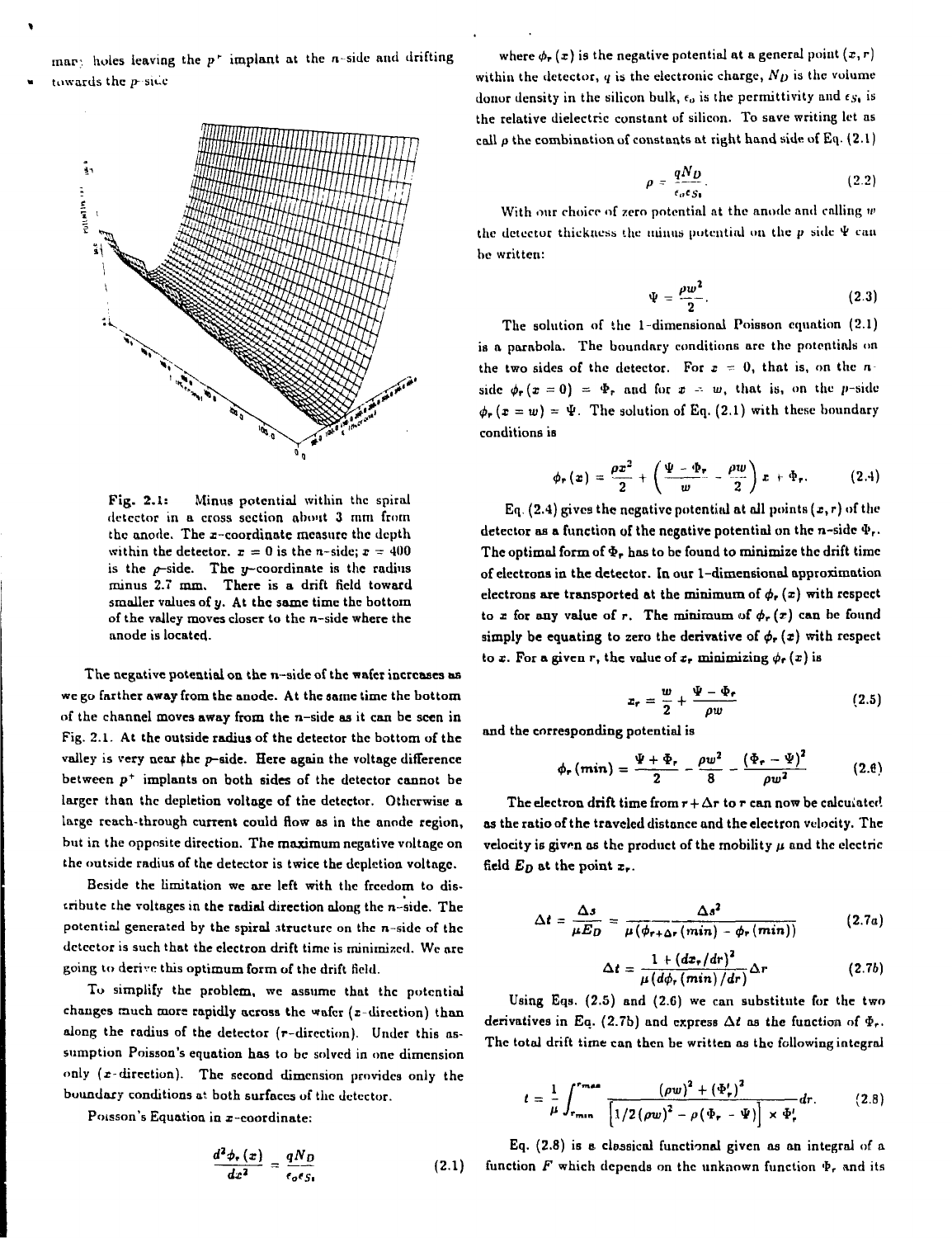derivative with respect to  $\mathbf{r}^{\top}(\mathbf{\Phi}_{\mathbf{r}}^{\prime}\equiv d\Phi_{\mathbf{r}}/dr).$  Moreover, the integrated function *F* does not depend explicitly on the independent variable r and we can write directly the first integral of the Euler **ei|iiatum:**

$$
\frac{\partial F}{\partial \Phi'} \Phi' - F = const \tag{2.9}
$$

where

$$
F = \frac{(\rho w)^2 + (\Phi_r^i)^2}{\left[1/2(\rho w)^2 - \rho(\Phi_r - \Psi)\right] \times \Phi_r^i}.
$$
 (2.10)

Following the prescriptions of Eq. (2.9) we obtain a simple first order differential equation for  $\Phi_r.$ 

$$
\Phi_{r}^{\prime}\left[1/2\rho w^{2}-(\Phi_{r}-\Psi)\right]=c_{1} \qquad (2.11)
$$

Eq. (2.11) is integrable. Two integration constants fullow from conditions for  $\Phi_r$  at  $r = 0$  and  $r = R$  (*R* is the outer radius of the detector)  $\Phi_{r=0} = 0$ ;  $\Phi_{r=R} = 2\Psi(-\rho w^2)$ . After some manipulations we obtain a relatively simple result:

$$
\Phi_r = \rho w^2 \left( 1 - \sqrt{1 - r/R} \right) \tag{2.12}
$$

The form of  $\Phi$ , from Eq. (2.12) substituted into Eq. (2.5) gives us the position of the valley in the detector as a function of r.



Fig. 2.2: n-side of the spiral detector. Two intertwined hexagonal spirals arc visible. The wider spiral is a rectifying  $p +$  implant; the narrower spiral is the thermally grown *SiOj.* Doth spirals are running from the outer radius to the center of the detector where the signal anode is located.

Let us make two comments about the above solution of the There are two intertwined hexagonal spirals shown in Fig. 2.2.<br>variational problem. First, the radial drift velocity of electrons The resistance of the rectifying p<sup></sup>

optimum solution leads to a linear relation between the radius and the drift time. This linearity may be used in applications where the radial position information is required.

Second, the derivative of Eq.  $(2.13)$  with respect to r has a singularity at  $r = R$ . The minimum of potential energy should be close to the *p*-side for  $r \rightarrow R$ , that is, close to the outside radius. The optimum solution of (2.13), however, requires that the valley should move away from the  $p$ -side with a diverging rate. It is impossible to realize such a field. Practically the behaviour of the Eq. (2.13) at  $r = R$  means that we cannot use the full difference of voltages between two sides to realize the drift field.

The potential on the n-side of the designed detector is distributed very close to the function given by Eq. (2.12). The only deviations are at the outside radius and close to the anode region. Fig. 2.2 shows the u-side of the Spiral Drift Detector. (The n-side is the side with the electrode structure on it.) The opposite side (not shown) is a simple hexagon continuously implanted with Boron to create a shallow rectifying junction. The geometry shown in Pig. 2.2 is hexngonol instead of the normal circular geometry. The hexagonal spiral allows a complete covering of larger surfaces by placing several detectors into a two dimensional compact array. The radius of the detector is about 7 mm, the detector thickness is 400 $\mu$ m.



**Fig.** 2.3: Negative potential in the outside part of the detector. The aero value in the Figure is shifted and is -210 V. The *x* coordinate measures the depth within the detector,  $x = 0$  is the nside;  $x = 400$  is the *p*-side. The *y*-coordinate is the radius minus 5.2 mm. We can sec the division of the silicon volume into the external and the internal (sensitive) part.

variational problem. First, the radial drift velocity of electrons The resistance of the rectifying  $p^+$  spiral forms a voltage divider.<br> $dr/dt$  in the optimized field is practically constant. We see the The spiral has a v The spiral has a very small pitch as compared to the radius and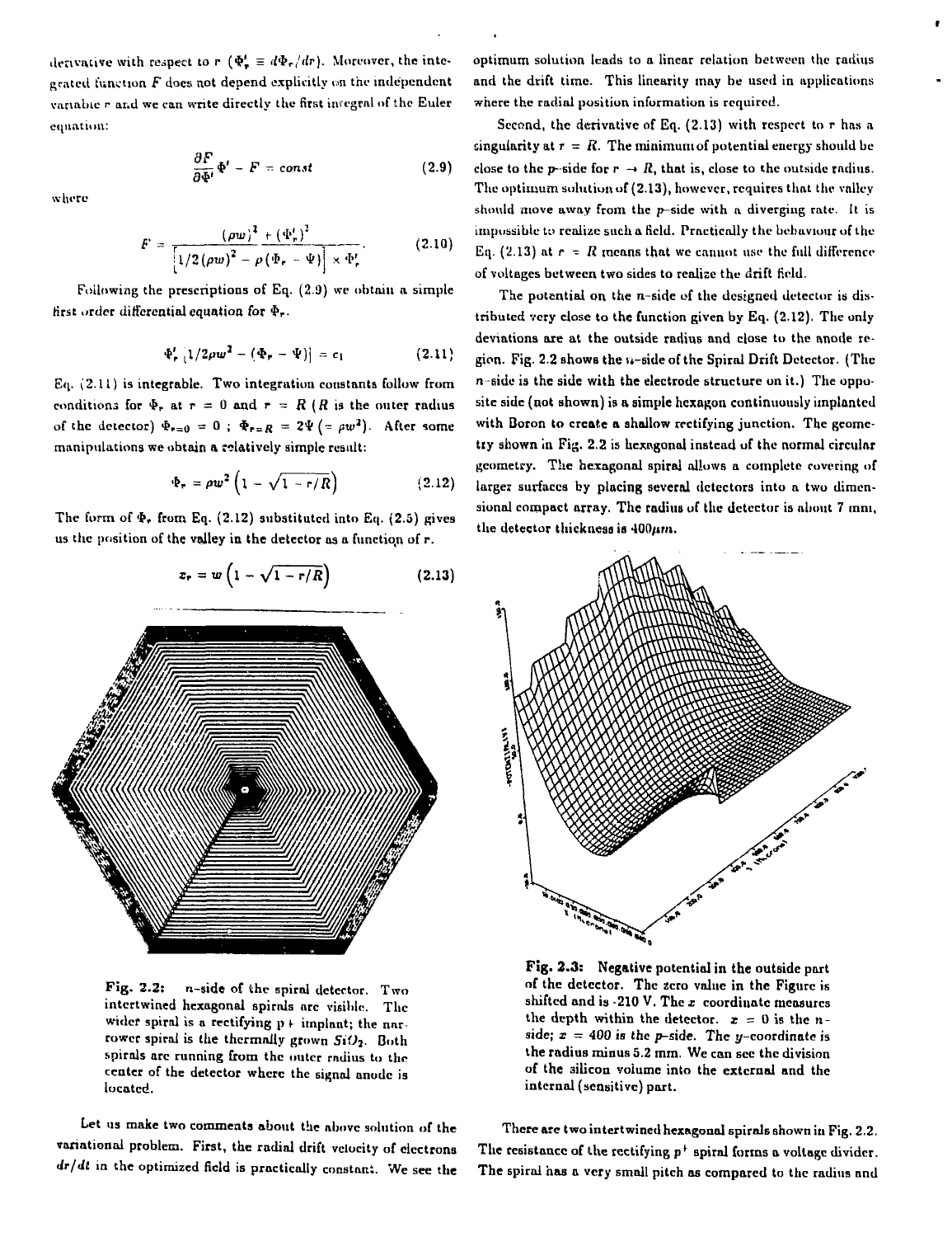the geometry has almost a cylindrical symmetry which produces practically a radial drift field. The pitch and the width of thr *p'* implanted spiral was changed in a way that a constant current in the spiral produces potential distribution given by Eq.  $(2.12)$ .

The five largest spiral turns in Fig. 2.2 are guard turns. The highest negative voltage is applied at the first wide turn at the 7 • •\.i..ck [n.jitiun. The negative potential in the miter part .if the spiral detector is shown in Fig. 2.3. We can see the division of the silicon volume into the external and the internal (sensitive) part. The external part is undepleted and held at 210 V. The internal part starts at  $y = 300$  with a saddle point. The gradual decrease of the negative potential on the  $n$ -side is generated by turns of the spiral in the guard region. The end point of the guard part uf the spiral is at the same potential as the *p-* side mid uliout 30 V above the undepleted outside bulk.



**Fig.** 2.4: Microphotograph of the central part of the detector. The large central hexagon is the anode. The lower bond is the connection to the final closed turn of the  $p^+$  spiral. The bond at the right hand side is the connection to the guard sink.

The lowest negative drift voltage is applied at the central terminal of the spiral. Fig. 2.4 is a microphotograph of the central region of the detector. The  $p^+$  spiral ends in a closed hexagon around the central anode. The potential at any point of the spiral is determined by the spiral geometry and produced by the current in the spiral. The resulting electric field in the detector transports signal electrons created anywhere within the sensitive volume of the detector toward the central anode.

#### **3. Collection of the Surface Generated Currents.**

The non implanted surface again has the geometry of a hexagonal spiral and is covered with a thermally grown  $SiO<sub>2</sub>$ . There are fixed positive charges in the  $S_1O_2$  close to the interface. The presence of these charges bends the energy bands in such a way that electrons are being held close to the interface. (It is nothing more than the simple electrostatic attraction hrtween mobile electrons within the silicon and fixed charges in the oxide.) Fig. 1.1 shows the negative potential within a radial section, cut at a T o'clock orientation as seen in Fig. 2.2. The section is perpendicular to the main surface of the detector and only  $50\mu m$ of the total silicon thickness in the r direction is shown The  $S_1$  -  $SiO_2$  interface is located between two adjacent turns of the  $p^*$  spiral. Electrons generated at the interface are going to the region near the interface where their potential energy becomes minimal. If the geometry were perfectly symmetric around the central anode, the electrons would accumulate ut the interface, change the shape of the field there and finally start to fall into the main valley of the detector. The Spiral Drift Detector breaks the unwanted symmetry.

To see the field really well we would need a four dimensional display of the potential as a function of three spatial directions. To understand the field and the motion of electrons without a  $4$  D display we have to envision the shape of the potential in a radial section displaced by a small angle from the 7 o'clock orientation say at the 6 o'clock orientation in Fig. 2.2.

The negative potential looks similar to the one shown in Fig. 1.1, however, the absolute potential of the whole section is slightly shifted. The interface at the 6 o'clock cut is at a different potential than the potential of the interface at the  $7$ o'clock section because of the potential drop along the spiraliug rectifying junction. Electrons generated at the interface move from the 7 o'clock position into the 6 o'clock position following the lower potential energy. The potential at the 5 o'clock position looks again similar to the potential at the 6 o'clock position, but the absolute values are different due to the potential drop of the current flowing along the  $p^+$  spiral. Thus the electrons at the interface move also from the 6 o'clock position toward the 5 o'clock position.



**Fig.** 3.1: Negative potential in a radial cross section close to the center of the detector. The main valley of the detector is visible. The anode is located at  $y \leq 80 \mu m$ . Fine details of the potential close to  $Si - SiO<sub>2</sub>$  interface are not shown.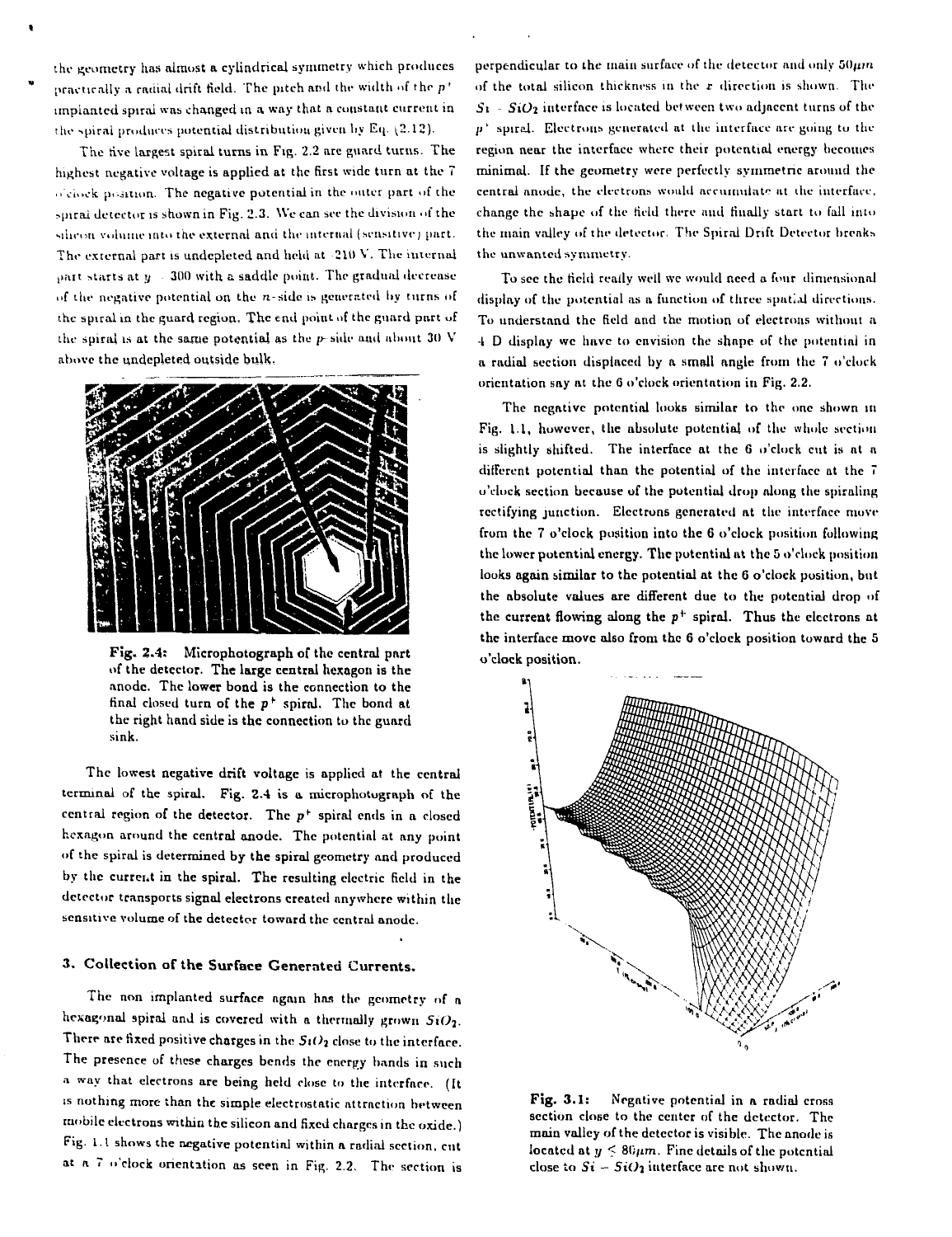We can see that electrons generated at the interface move around and toward the center of the detector following the spiral geometry. At the central region, shown in Fig. 2.4, they teach '.ho guard sink and are collected by an external circuit.

The negative potential in the central region is shown in Fig. 3.1. The detector anode is at a zero potential and the  $\frac{1}{2}$  urnining end of the  $p^+$  spiral is biased at  $-30V$ . This large potential difference is needed to position the main potential valley of the detector sufficiently far from the surface. The guard sink, made by an  $n^+$  implant is biased at  $-27$  V



Fig. 3.2: Negative potential in the region of guard sink. The potential of the sink is at  $-27$  V relative to the anode potential.

The detail of the potential at the guard sink is shown in Fig. 3.2. Electrons generated at the surface are collected here in spite of the fact that the potential of the anode is  $27V$  higher that the potential of the sink. The saddle point located a few *urn* from the interface prevents electrons from the surface to reach the main valley of the detector and also prevents signal electrons to be collected by the guard sink. We see that the detector is effectively divided into the central signal region and the insensitive surface region.

### 4. Test Results.

Spiral Drift Detectors were fabricated at MBD using the planar technology<sup>4</sup>. Six closely related kinds of prototypes were produced all on  $300\mu m$  thick silicon rather than on  $400\mu m$  as planned.

All DC test, that is, I V and C V characteristics confirmed the basic physics of the design. The smaller thickness •>f the detectors as compared with the projected value leads to smaller values of bias voltages applied to the detector. Detectors were functioning properly under the following bias voltages.  $U_{\text{p}-side} = -110V, U_{outer\ spiral} = -160V, U_{inner\ spiral} = -22V,$  $U_{quard \, m\ell} = -18.5V$  and  $U_{bulk} = -85V$ . The detector leakage current at room temperature was about  $ln A$ ; the anode capacitance was  $0.1pF$ .

We did not have **a** capacitively matched preamplifier during the test. The presented results were obtained with a commer cially available RL-791/1 preamplifier $^5$ , having a 2N 4416 JFET as an input transistor. The transistor capacitance was about *ApF,* the capacitance of the connection *3pF* resulting in a total input capacitance of about *7pF.*



**Fig. 4.1: Output waveform of the ORTEC-450**  $p$ seudo gaussian shaper ( $r_{int} = r_{diff} = 0.5 \mu s$ ). Detector was illuminated with an  $Am^{241}$  X-ray source



**Fig. 4.2:** *Am7il* **X-ray** spectrum obtained with a Silicon Spiral Detector and a commercially available preamplifier R.L-791/1 (log scale).

The  $Am^{241}$  X-ray spectrum in Fig. 4.2 is displayed in a log scale and in Fig. 4.3 in **a linear** scale. The resolution is limited by the electronic noise which is 190 electrons. This noise is close to the calculated value for the 4416 FET, 7pf input capacitance and the pulse shape shown in Fig. 4.1. There is no indication of electron trapping down to a 1% level. Detectors arc presently under an extensive test and more results will be published shortly.